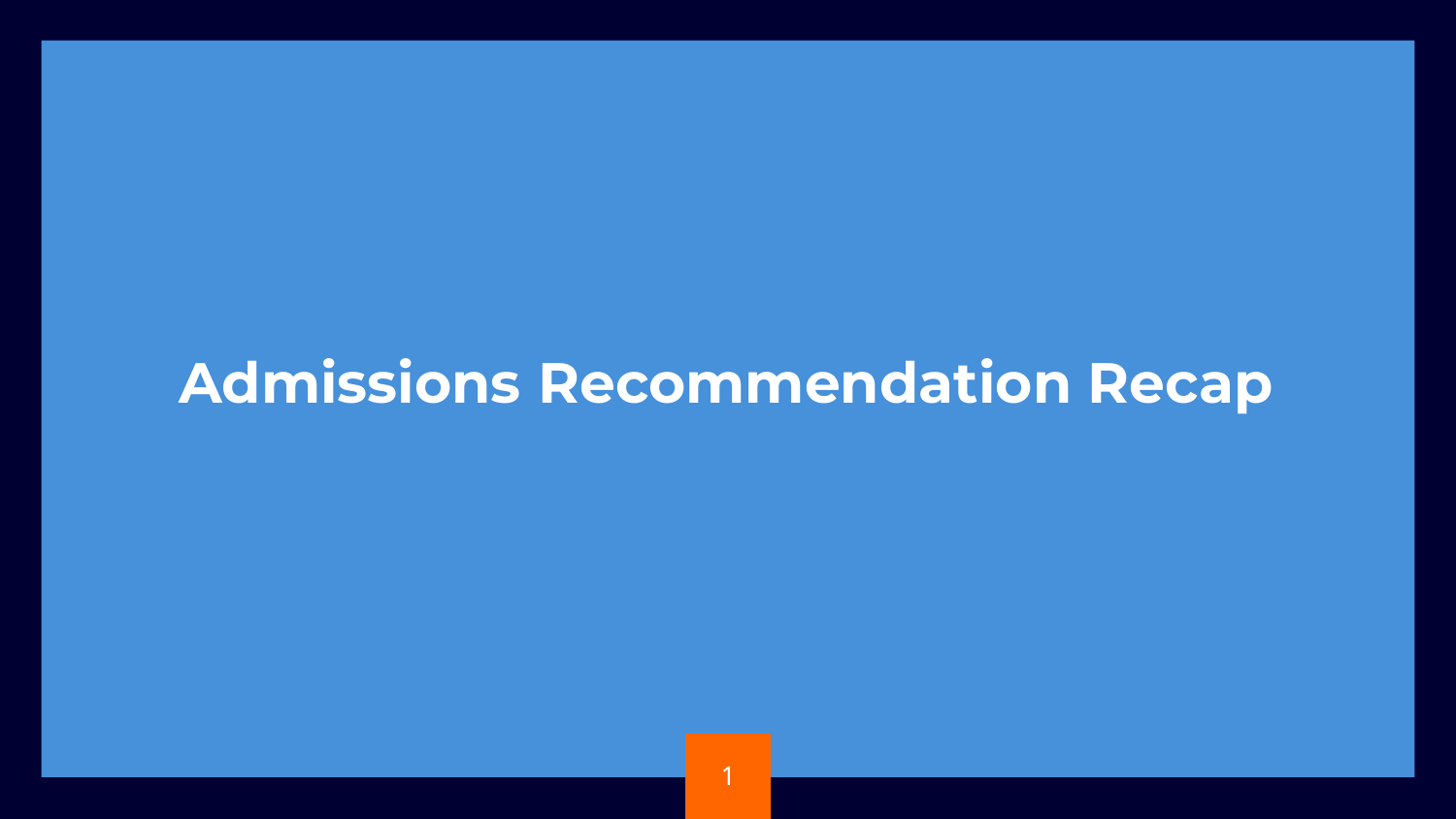# **Duration & Eligible Applicants**

- Suspension of current policy for **one year**
	- The district would revert to the current policy after the school choice process for this school year
- **All Boston residents** who are currently in grades 6, 8 (except current exam school students), or 9, and meet the eligibility requirements, regardless of school type
	- Minimum B average in ELA and Math for the fall and winter marking periods of last school year (between September 2019 and January 2020); **OR** received a meet expectation score or higher on the 2019 MCAS in ELA and Math. **Students do not need to meet both.**
	- School district (or equivalent) verification that the student is performing at grade level based on the Massachusetts Curriculum standards.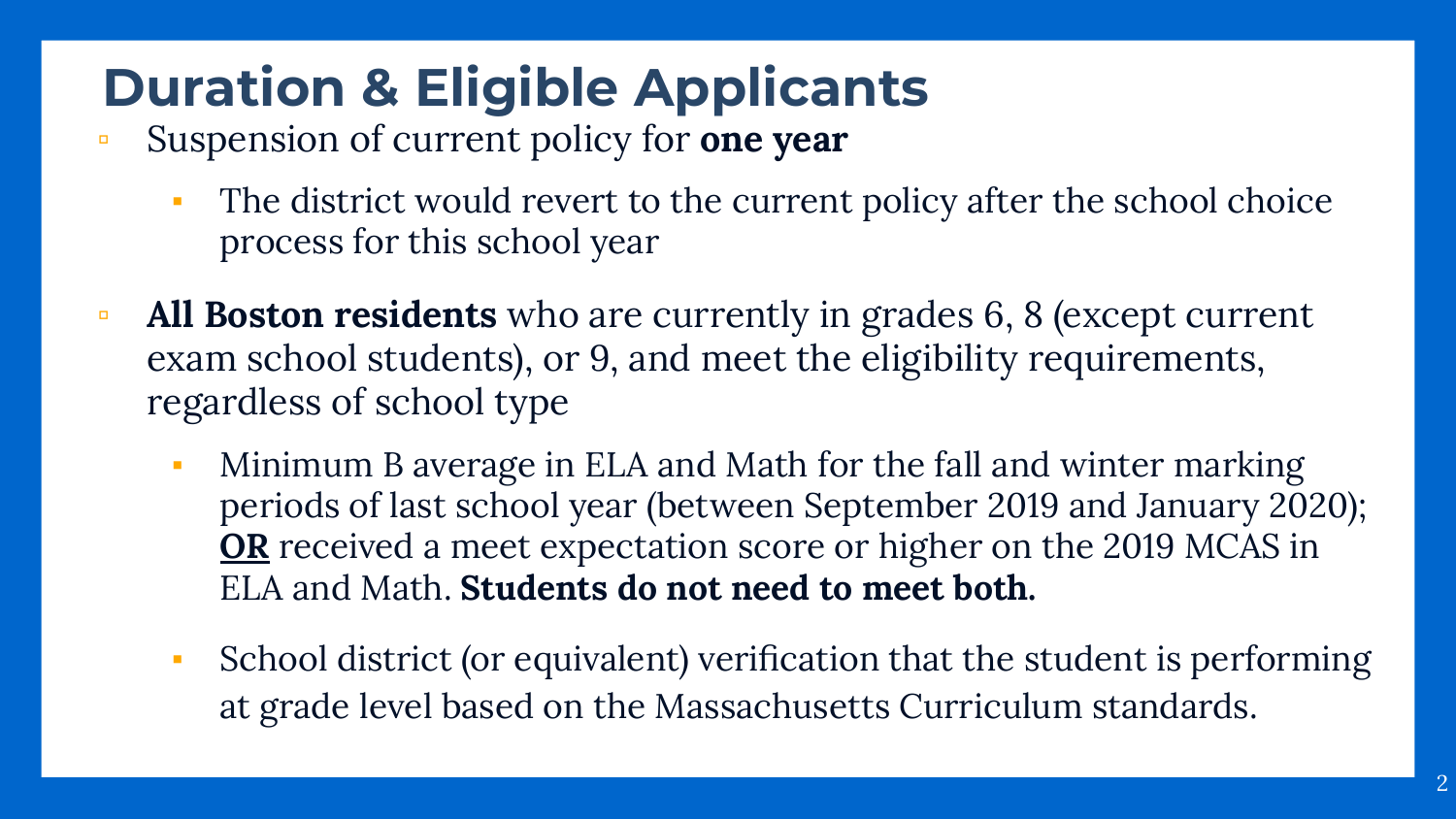# **Overview of the Invitation Process**

- **Distribute invitations** to students based on admissions criteria of prior report card grades and invitation mechanism of zip code.
	- 20% of seats at each exam school are reserved for the top ranking students in the city based on GPA.
	- The remainder of invitations are distributed by using a combination of GPA and student home zip code.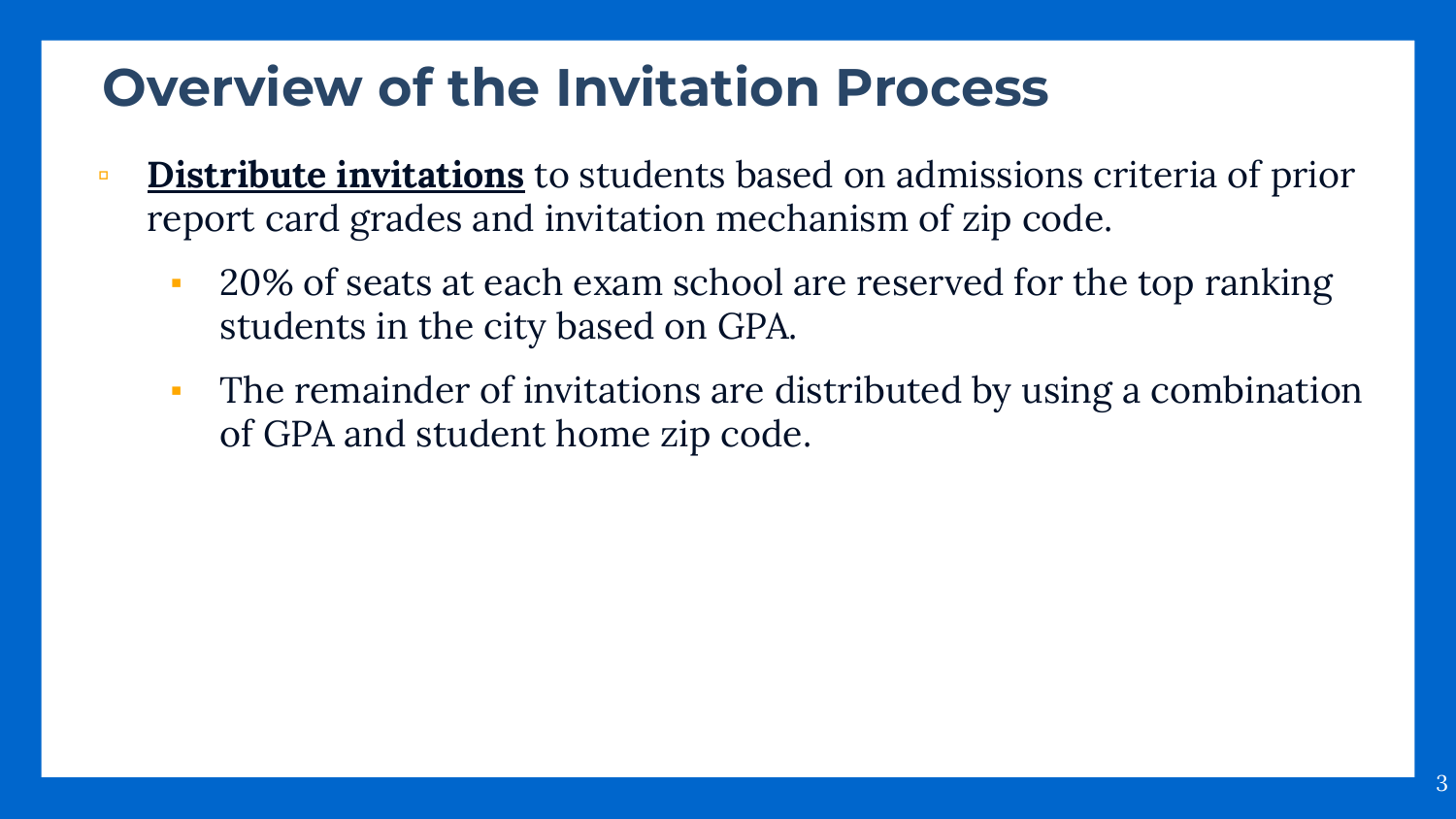#### **Invitation Process - 20% of Seats**

- **20% of seats in each exam school will be filled using GPA only**, placing the top ranking students citywide.
	- The order of placement will be based on GPA rank, with the student having the highest GPA placed first.
	- If two or more students rank the same, a random number will be used to determine which student will be placed first.
	- Students will only be considered for the school that they ranked as their top choice. If a student does not secure a seat in this process, they will be a part of the second process.
	- Students going into the second part of the process have another opportunity to be placed in their first-choice school, and are likely to get a seat in since they rank among the highest in the district.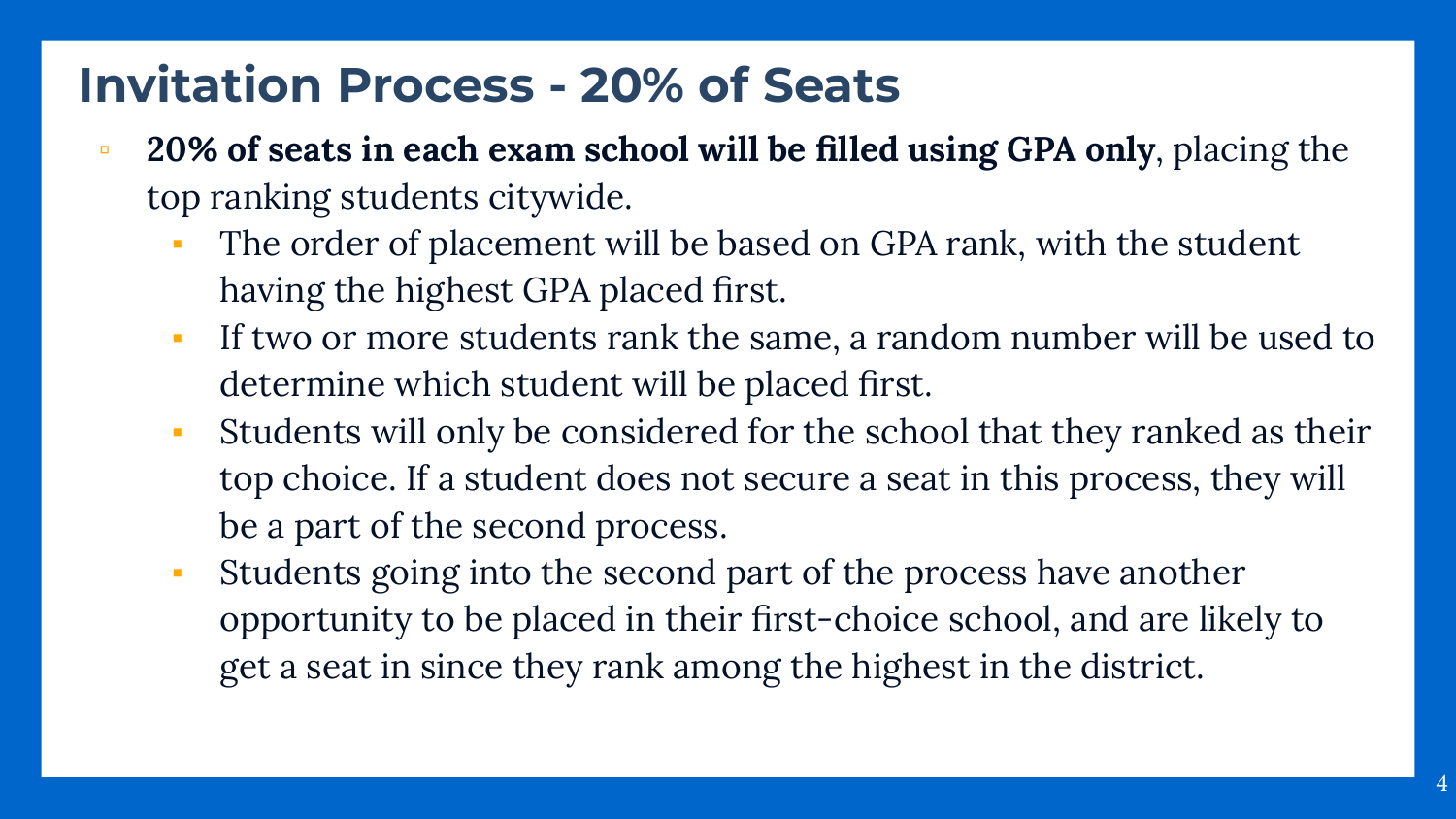### **Invitation Process - 80% of Seats**

- The **remaining 80%** of invitations will be **extended based on a combination of zip code and GPA**.
	- Each zip code will be allocated a number of available exam school seats based on the proportion of school-aged children living in that zip code.
	- 10% of seats available within each zip code will be distributed through ten assignment rounds.
	- Students will be placed into a pool of applicants living in the same zip code and ranked by GPA.
	- Zip codes will be ordered from the *lowest median family income (with children under 18) to the highest median family income (with children under 18)* according to the American Community Survey. Students in the zip code with the lowest median family income (with children under 18) will be placed first, followed by students in the next zip code.
	- If a student's first choice seat is not available when it is their turn to be assigned, then the student will be assigned to their second or third-choice seat. If two or more students in a zip code rank the same, a random number will be used to determine which will be placed first.

NOTE: The initial recommendation used the median household income. The district is recommending a change to the median family income with children under 18.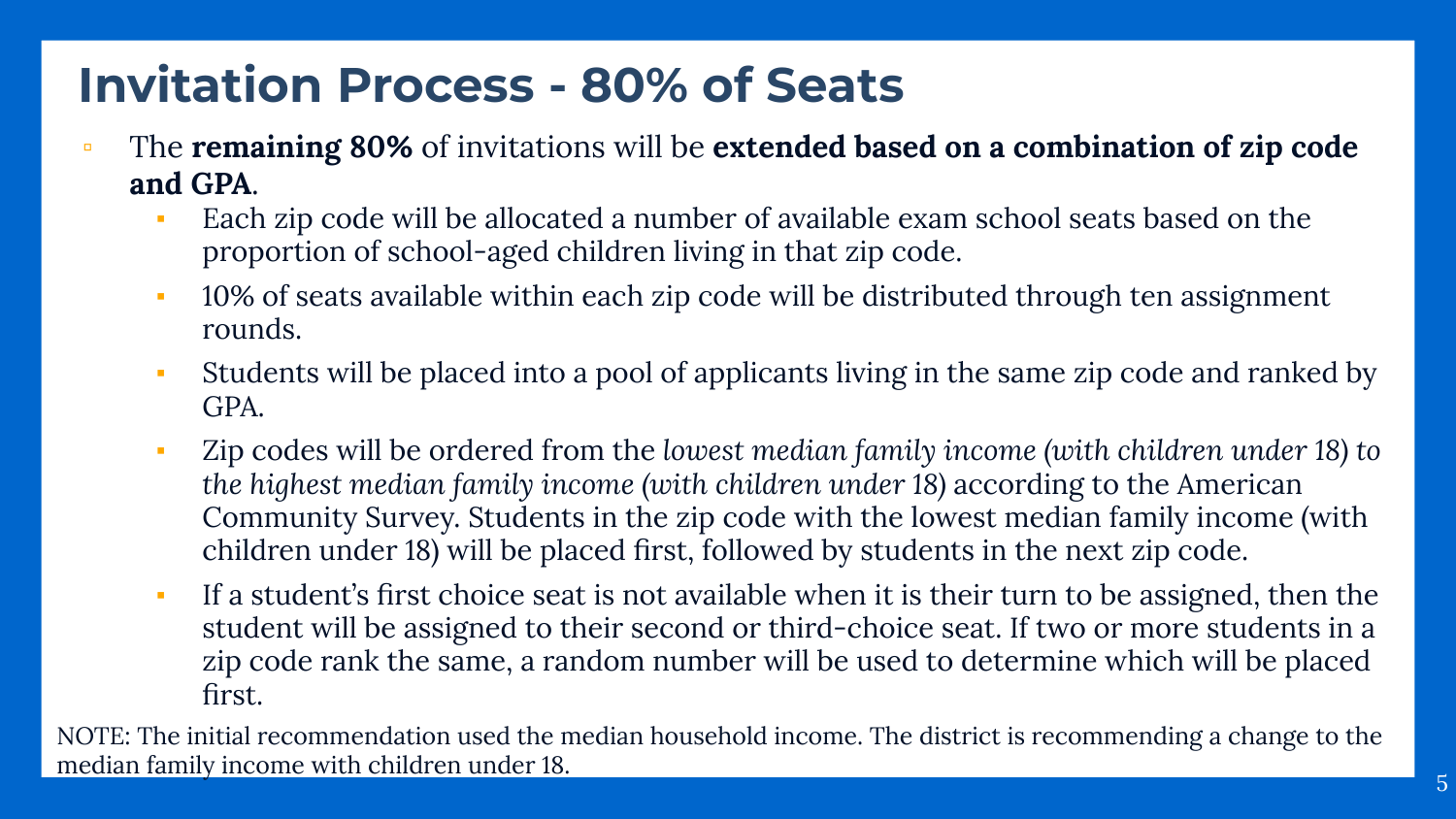## **Median Income Modification**

- The recommendation reflects a shift from median household income to median family income (with children under 18).
	- Median household income is reflective of all households within a zip code.
	- The American Community Survey defines a family as two or more individuals related by blood, marriage or adoption. Median family income with children under 18 only includes families with school-aged children within a zip code.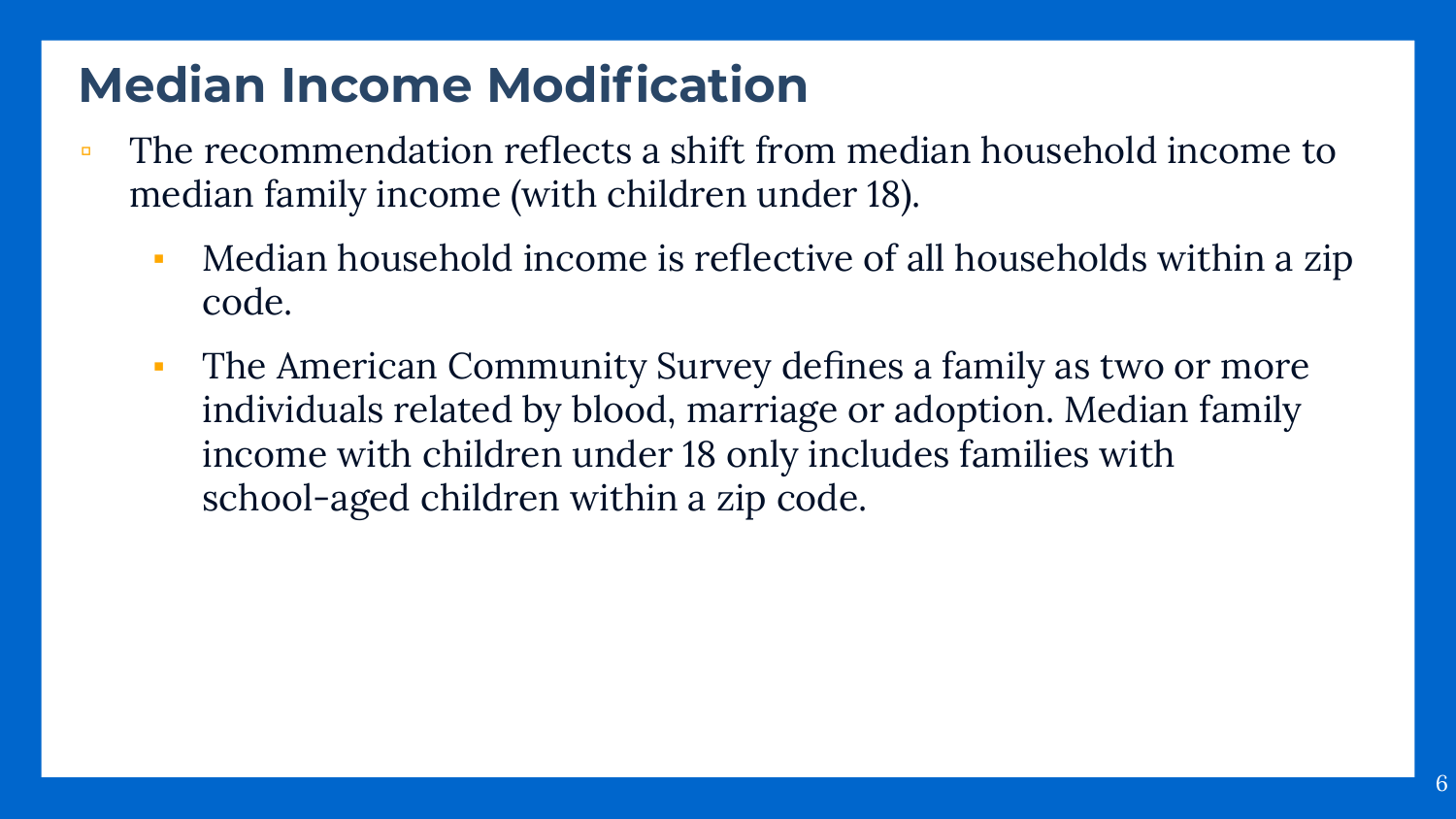#### **Special Provision: Homeless Students and those in DCF Care**

- **Students experiencing homelessness or in DCF care outside of Boston**, will be placed in a separate "zip code", 99999.
	- This zip code will be treated as the zip code with the lowest median family income (with children under 18) and students from this zip code will be placed first.
	- The order of student placement will be based on GPA rank, with the student having the highest GPA placed first.
	- If two or more students rank the same, a random number will be used to determine which student will be placed first.
	- Non-BPS students will be verified through standard BPS residency verification process for exam schools.